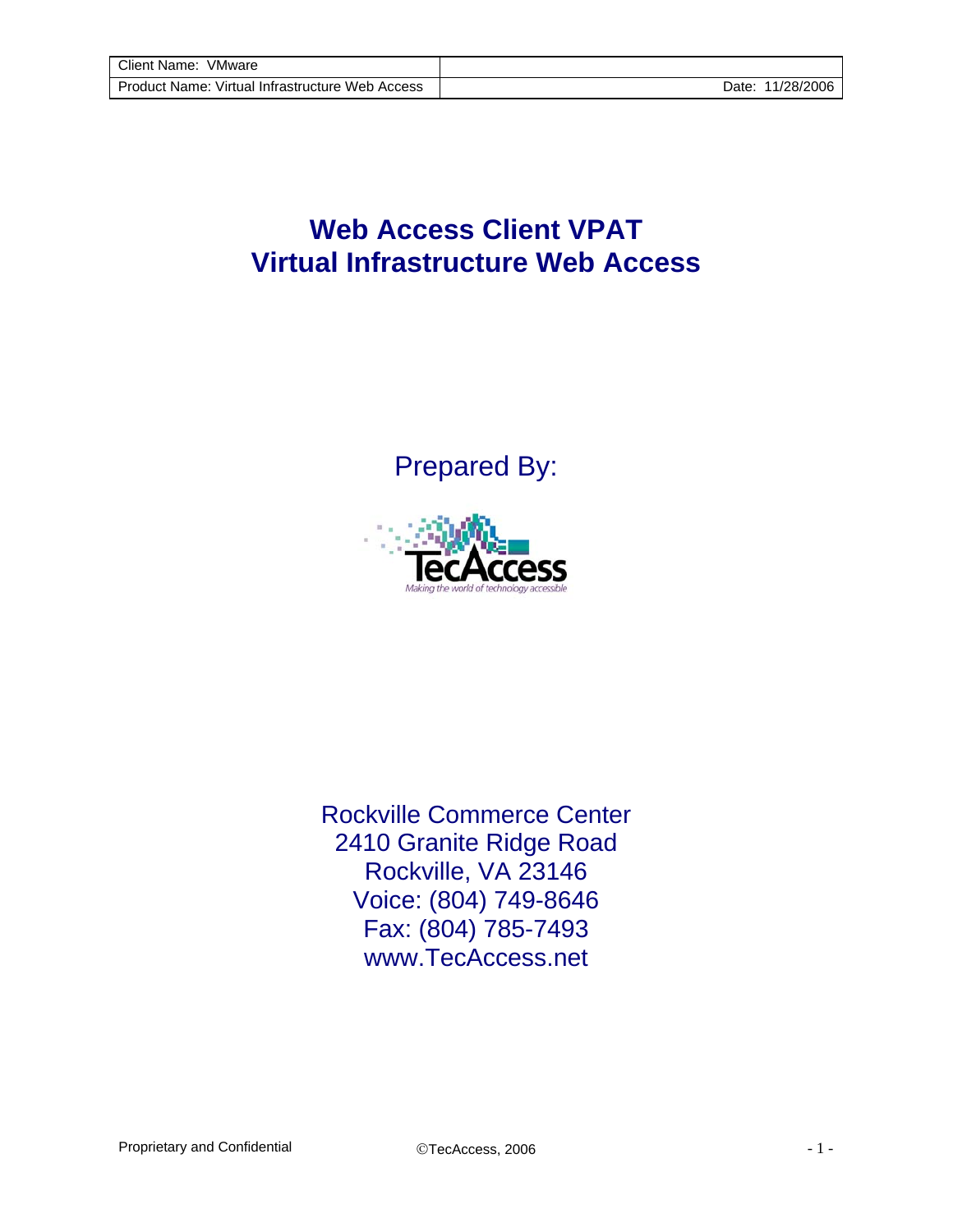## **VPAT**

**Product:** Virtual Infrastructure Web Access **Components covered:** Web Access client, Console control, help pages viewed via the "Help" link, and Virtual Infrastructure Web Access Administrator's Guide (pdf). **Contact for more information:** http://www.VMware.com **Date:** November, 2006

| <b>Criteria</b>                                                                 | <b>Supporting</b><br><b>Features</b>         | <b>Remarks and Explanations</b>                                                                                                       |
|---------------------------------------------------------------------------------|----------------------------------------------|---------------------------------------------------------------------------------------------------------------------------------------|
| Section 1194.21 Software<br><b>Applications and Operating</b><br><b>Systems</b> | <b>Supports</b><br>with<br><b>Exceptions</b> | This is applicable to the Console<br>control that is part of the Web Access<br>client. Please reference the attached<br>1194.21 VPAT. |
| Section 1194.22 Web-based<br>Internet Information and<br>Applications           | <b>Supports</b><br>with<br><b>Exceptions</b> | Web Access client is a web<br>application. Please reference the<br>attached 1194.22 VPAT.                                             |
| Section 1194.23<br><b>Telecommunications Products</b>                           | <b>Not</b><br>Applicable                     |                                                                                                                                       |
| Section 1194.24 Video and<br><b>Multimedia Products</b>                         | <b>Not</b><br>Applicable                     |                                                                                                                                       |
| Section 1194.25 Self-contained,<br><b>Closed Products</b>                       | <b>Not</b><br>Applicable                     |                                                                                                                                       |
| Section 1194.26 Desktop and<br><b>Portable Computers</b>                        | <b>Not</b><br>Applicable                     |                                                                                                                                       |
| Section 1194.31 Functional<br>Performance Criteria                              | <b>Supports</b><br>with<br><b>Exceptions</b> | Please reference the included<br>1194.21, 1194.22 and 1194.31<br>sections.                                                            |
| Section 1194.41 Information,<br>Documentation and Support                       | <b>Supports</b>                              | Please reference the included 1194.41<br>section.                                                                                     |

| <b>Supporting Features (second column on VPAT)</b> |                                                                                                                                                                                  |  |
|----------------------------------------------------|----------------------------------------------------------------------------------------------------------------------------------------------------------------------------------|--|
| Supports                                           | Use this language when you determine the product<br>fully meets the letter and intent of the Criteria.                                                                           |  |
| <b>Supports with Exceptions</b>                    | Use this language when you determine the product<br>does not fully meet the letter and intent of the<br>Criteria, but provides some level of access relative<br>to the Criteria. |  |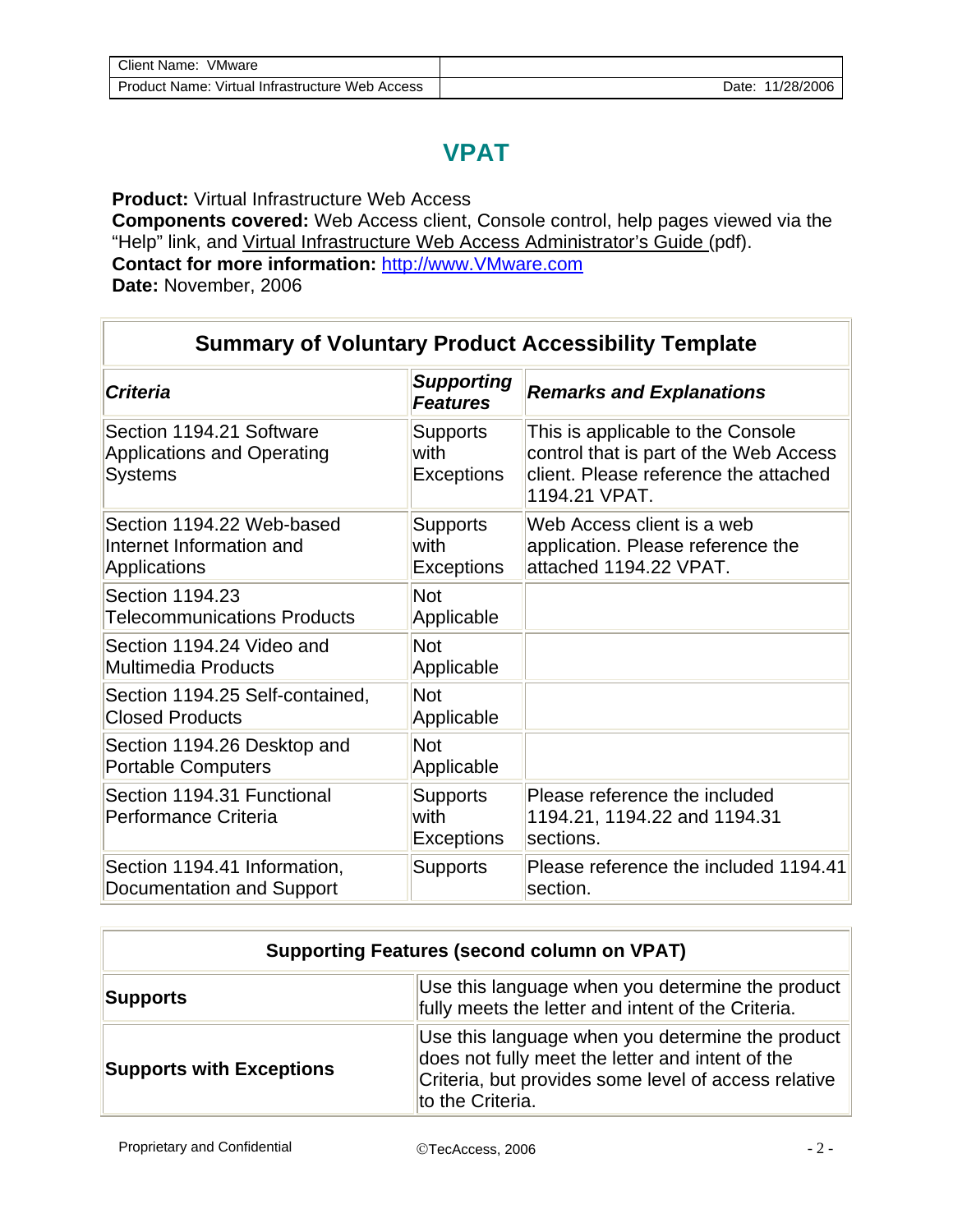| Client Name:<br>VMware                          |                     |
|-------------------------------------------------|---------------------|
| Product Name: Virtual Infrastructure Web Access | 11/28/2006<br>⊃ate: |

| <b>Supports through Equivalent</b><br>Facilitation                  | Use this language when you have identified an<br>alternate way to meet the intent of the Criteria or<br>when the product does not fully meet the intent of<br>the Criteria.                                                                                                                                                                  |
|---------------------------------------------------------------------|----------------------------------------------------------------------------------------------------------------------------------------------------------------------------------------------------------------------------------------------------------------------------------------------------------------------------------------------|
| <b>Supports when combined with</b><br><b>Compatible AT</b>          | Use this language when you determine the product<br>fully meets the letter and intent of the Criteria when<br>used in combination with Compatible AT. For<br>example, many software programs can provide<br>speech output when combined with a compatible<br>screen reader (commonly used assistive<br>technology for people who are blind). |
| <b>Does not Support</b>                                             | Use this language when you determine the product<br>does not meet the letter or intent of the Criteria.                                                                                                                                                                                                                                      |
| <b>Not Applicable</b>                                               | Use this language when you determine that the<br>Criteria do not apply to the specific product.                                                                                                                                                                                                                                              |
| Not Applicable - Fundamental<br><b>Alteration Exception Applies</b> | Use this language when you determine a<br>Fundamental Alteration of the product would be<br>required to meet the Criteria (see the access board<br>standards for the definition of "fundamental<br>alteration").                                                                                                                             |

## **1194.22 Web-based Internet information and applications**

| <b>Criteria</b>                                                                                                                      | <b>Supporting</b><br><b>Features</b>         | <b>Remarks and explanations</b>                                                                                                                                                                                                                                                                                                                                                                  |
|--------------------------------------------------------------------------------------------------------------------------------------|----------------------------------------------|--------------------------------------------------------------------------------------------------------------------------------------------------------------------------------------------------------------------------------------------------------------------------------------------------------------------------------------------------------------------------------------------------|
| $(a)$ A text equivalent for every non-<br>text element shall be provided (e.g.,<br>via "alt", "longdesc", or in element<br>content). | <b>Supports</b><br>with<br><b>Exceptions</b> | Many images do not have alt<br>attributes. A few images have Title<br>attributes, but not alt attributes, which<br>are required. Examples of images<br>with missing alt attributes:<br>* Previous and Next links for tabular<br>displays such as Events.<br>* Spacer.png images.<br>Images in the Virtual Infrastructure<br>Web Access Administrator's Guide<br>(pdf) also do not have alt text. |
| $ $ (b) Equivalent alternatives for any<br>multimedia presentation shall be<br>synchronized with the presentation.                   | <b>Not</b><br>Applicable                     | Multimedia is not used in the Web<br><b>Access Client.</b>                                                                                                                                                                                                                                                                                                                                       |
| $ $ (c) Web pages shall be designed so<br>that all information conveyed with<br>color is also available without color,               | <b>Supports</b><br>with<br>Exceptions        | The selected tab is color coded to<br>indicate selection. Otherwise, color is<br>not used as a sole means of                                                                                                                                                                                                                                                                                     |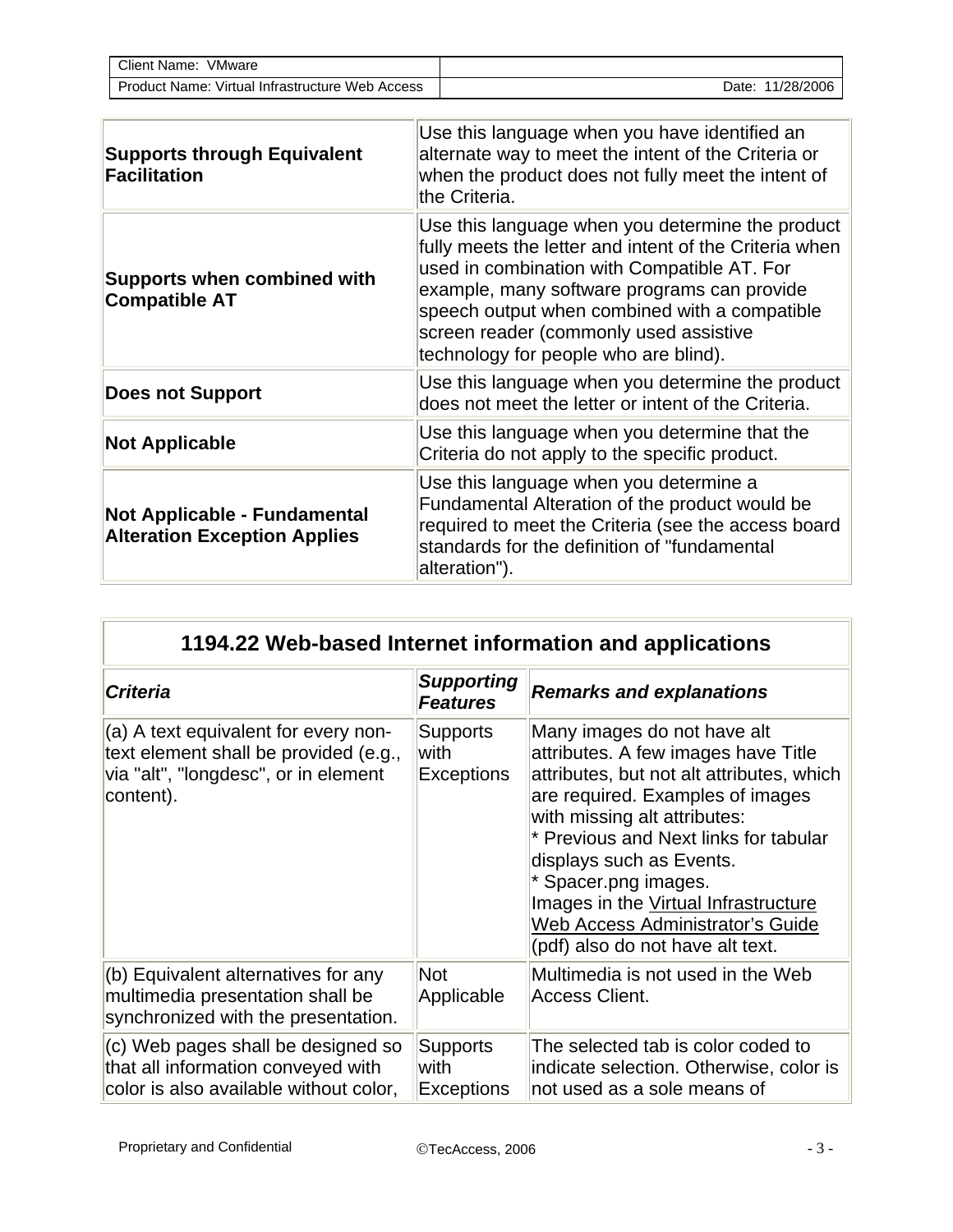| Client Name:<br>VMware            |            |
|-----------------------------------|------------|
| Virtual Infrastructure Web Access | 11/28/2006 |
| Product Name:                     | Date:      |

| for example from context or markup.                                                                                                                                      |                                              | conveying information in Web Access<br>Client.                                                                                                                                                                                                                                                                                         |
|--------------------------------------------------------------------------------------------------------------------------------------------------------------------------|----------------------------------------------|----------------------------------------------------------------------------------------------------------------------------------------------------------------------------------------------------------------------------------------------------------------------------------------------------------------------------------------|
| (d) Documents shall be organized so<br>they are readable without requiring<br>an associated style sheet.                                                                 | <b>Supports</b><br>with<br><b>Exceptions</b> | Style sheets are used to hide and<br>display items at appropriate times.<br>When style sheets are disabled or not<br>supported, the web page contains<br>extra items. Otherwise it is still<br>usable.                                                                                                                                 |
| (e) Redundant text links shall be<br>provided for each active region of a<br>server-side image map.                                                                      | <b>Not</b><br>Applicable                     | Server-side image maps are not<br>used.                                                                                                                                                                                                                                                                                                |
| (f) Client-side image maps shall be<br>provided instead of server-side<br>image maps except where the<br>regions cannot be defined with an<br>available geometric shape. | <b>Not</b><br>applicable                     | Client-side image maps are not used.                                                                                                                                                                                                                                                                                                   |
| (g) Row and column headers shall<br>be identified for data tables.                                                                                                       | <b>Supports</b><br>with<br><b>Exceptions</b> | Column headers are identified in<br>tables such as the summary table on<br>the opening main screen. However,<br>row headers are not identified for<br>information tables such as the<br>hardware inventory table of a virtual<br>machine. Note that the tables are still<br>readable by a screen reader without<br>the identification. |
| (h) Markup shall be used to<br>associate data cells and header cells<br>for data tables that have two or more<br>logical levels of row or column<br>headers.             | <b>Not</b><br>Applicable                     | Data tables with two or more logical<br>levels are not used.                                                                                                                                                                                                                                                                           |
| (i) Frames shall be titled with text<br>that facilitates frame identification<br>and navigation                                                                          | Supports<br>with<br><b>Exceptions</b>        | Most frames lack Title attributes to<br>identify them. Screen readers do read<br>the Name attribute of the frames,<br>which is helpful for some frames, but<br>some frames have cryptic or no<br>Names. The About window is an<br>example of an IFrame having a good<br>Title attribute.                                               |
| (j) Pages shall be designed to avoid<br>causing the screen to flicker with a<br>frequency greater than 2 Hz and<br>lower than 55 Hz.                                     | <b>Supports</b>                              | Pages do not cause flickering in the<br>prohibited range.                                                                                                                                                                                                                                                                              |
| (k) A text-only page, with equivalent                                                                                                                                    | Not                                          | The Web Access Client can be                                                                                                                                                                                                                                                                                                           |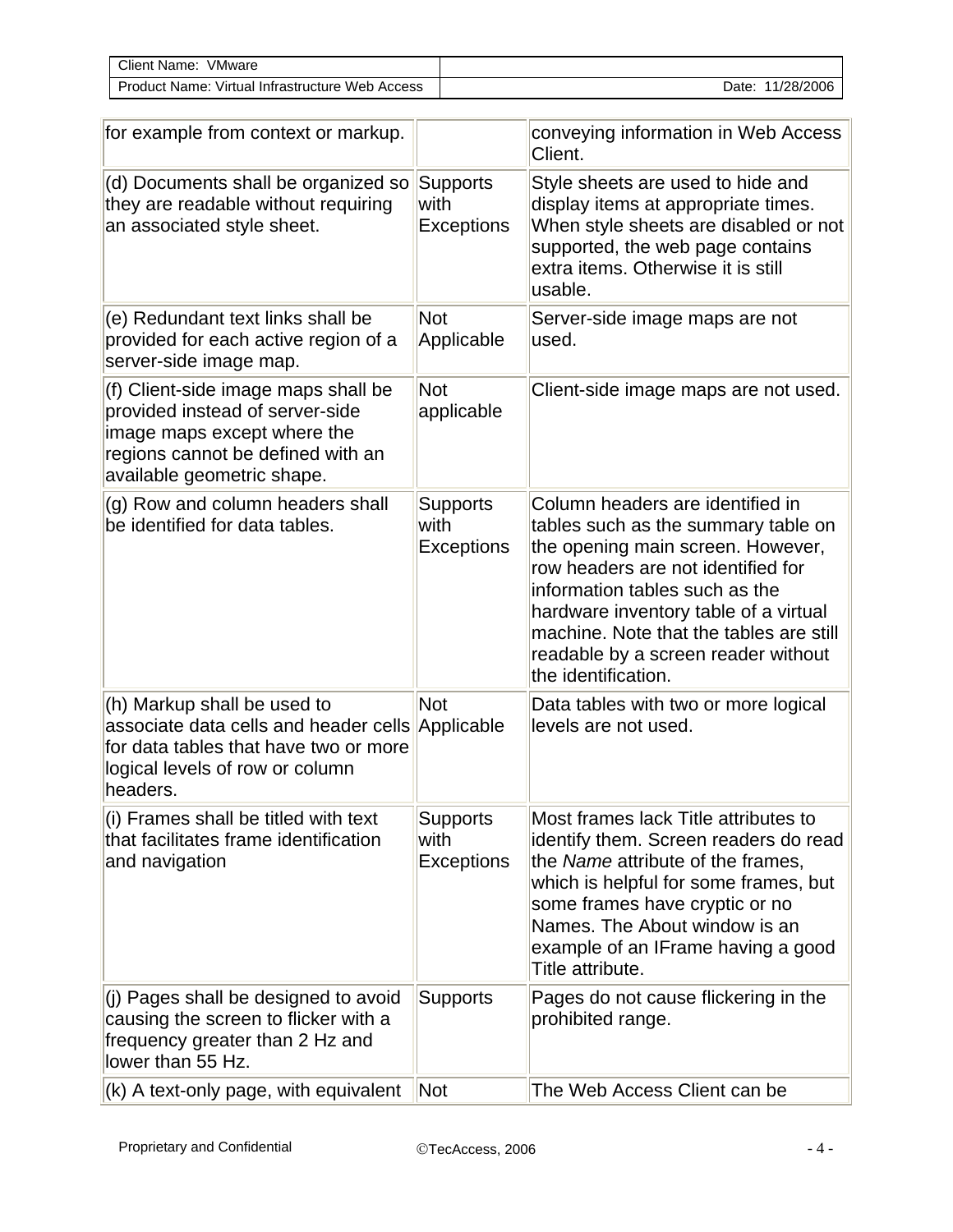| Client Name: VMware                                                                                                                                                                                                                                                                               |            |                     |                                                                                                                                                                                                                                                                                                                                                                                                                                                                                                                                                                  |
|---------------------------------------------------------------------------------------------------------------------------------------------------------------------------------------------------------------------------------------------------------------------------------------------------|------------|---------------------|------------------------------------------------------------------------------------------------------------------------------------------------------------------------------------------------------------------------------------------------------------------------------------------------------------------------------------------------------------------------------------------------------------------------------------------------------------------------------------------------------------------------------------------------------------------|
| Product Name: Virtual Infrastructure Web Access                                                                                                                                                                                                                                                   |            |                     | Date: 11/28/2006                                                                                                                                                                                                                                                                                                                                                                                                                                                                                                                                                 |
| information or functionality, shall be<br>provided to make a web site comply<br>with the provisions of this part, when<br>compliance cannot be accomplished<br>in any other way. The content of the<br>text-only page shall be updated<br>whenever the primary page<br>changes.                   |            | Applicable          | accessible by using accessible web<br>practices.                                                                                                                                                                                                                                                                                                                                                                                                                                                                                                                 |
| (I) When pages utilize scripting<br>languages to display content, or to<br>create interface elements, the<br>information provided by the script<br>shall be identified with functional text<br>that can be read by Assistive<br>Technology.                                                       |            | Does not<br>Support | Interface elements that are clickable,<br>such as the menus "Web Access,"<br>"View" and "Virtual Machine" do not<br>have text or other indication to alert<br>screen reader users that they are<br>activatable and should be used to<br>complete a function. In addition, these<br>interface elements are not keyboard<br>accessible.                                                                                                                                                                                                                            |
| $(m)$ When a web page requires that<br>an applet, plug-in or other<br>application be present on the client<br>system to interpret page content, the<br>page must provide a link to a plug-in<br>or applet that complies with<br>§1194.21(a) through (I).                                          |            | Does not<br>Support | Requires Active-X control to be<br>installed. No link given, only<br>commands to allow for installation                                                                                                                                                                                                                                                                                                                                                                                                                                                          |
| $(n)$ When electronic forms are<br>designed to be completed on-line,<br>the form shall allow people using<br>Assistive Technology to access the<br>information, field elements, and<br>functionality required for completion<br>and submission of the form,<br>including all directions and cues. |            | Does not<br>Support | Association of text labels to form input<br>controls via explicit labeling is<br>missing. For example, the Login<br>screen has no explicit labeling.<br>Another example is the Add<br>Hardware Wizard to add a new hard<br>disk, Label tags do exist for the text<br>describing the radio buttons,<br>however, the For attribute is not<br>present to link the label to each radio<br>button. In these instances, screen<br>readers are associating text labels for<br>the input controls based on proximity,<br>which is working but not guaranteed<br>to work. |
| (o) A method shall be provided that<br>permits users to skip repetitive<br>navigation links.                                                                                                                                                                                                      |            | <b>Supports</b>     | Frames allow for links to be skipped<br>by the user using the browser's frame<br>navigation features.                                                                                                                                                                                                                                                                                                                                                                                                                                                            |
| $(p)$ When a timed response is<br>required, the user shall be alerted                                                                                                                                                                                                                             | <b>Not</b> | Applicable          | A timed response is not required.                                                                                                                                                                                                                                                                                                                                                                                                                                                                                                                                |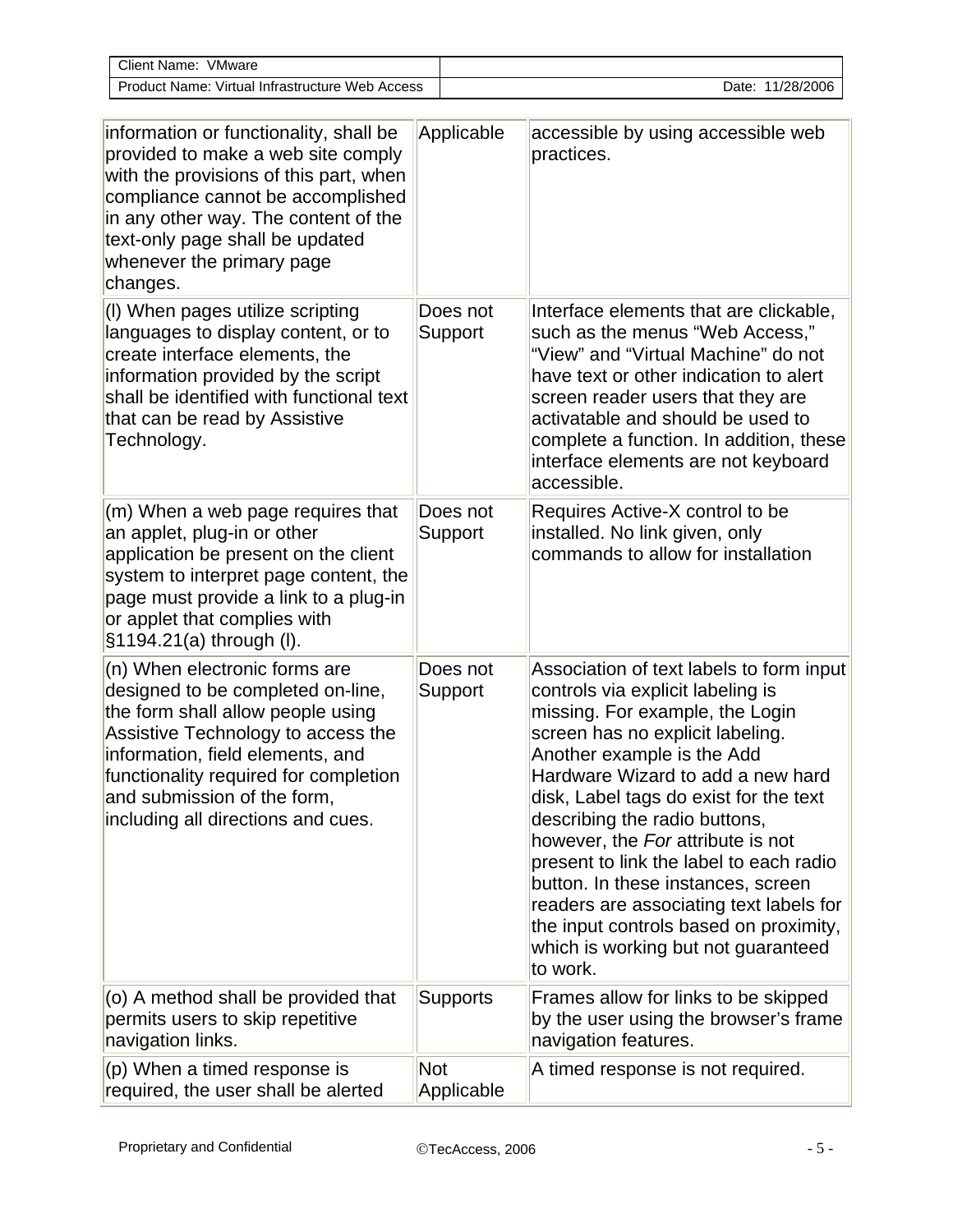| Client Name:<br>VMware                          |                     |
|-------------------------------------------------|---------------------|
| Product Name: Virtual Infrastructure Web Access | 11/28/2006<br>Date: |
|                                                 |                     |

| and given sufficient time to indicate |  |
|---------------------------------------|--|
| $\parallel$ more time is required.    |  |

| 1194.21 Software Applications and Operating Systems                                                                                                                                                                                                                                                                                                                                                                                                                                                                                                                                               |                                              |                                                                                                                                                                                                                                                                                                                                                                                                                                   |  |
|---------------------------------------------------------------------------------------------------------------------------------------------------------------------------------------------------------------------------------------------------------------------------------------------------------------------------------------------------------------------------------------------------------------------------------------------------------------------------------------------------------------------------------------------------------------------------------------------------|----------------------------------------------|-----------------------------------------------------------------------------------------------------------------------------------------------------------------------------------------------------------------------------------------------------------------------------------------------------------------------------------------------------------------------------------------------------------------------------------|--|
| <b>Criteria</b>                                                                                                                                                                                                                                                                                                                                                                                                                                                                                                                                                                                   | <b>Supporting</b><br><b>Features</b>         | <b>Remarks and explanations</b>                                                                                                                                                                                                                                                                                                                                                                                                   |  |
| (a) When software is designed to<br>run on a system that has a<br>keyboard, product functions shall be<br>executable from a keyboard where<br>the function itself or the result of<br>performing a function can be<br>discerned textually.                                                                                                                                                                                                                                                                                                                                                        | <b>Supports</b><br>with<br><b>Exceptions</b> | Most controls are accessible and<br>executable via keyboard with the<br>exception of the menu items "Web<br>Access," "View" and "Virtual Machine".<br>These are located in the upper right<br>hand corner of the browser based<br>interface. In addition, when the<br>console is activated, the "Tab" key is<br>used to refresh the information viewed<br>within the console by calling<br>"javascript:clickTab('vm_tab_events')" |  |
| (b) Applications shall not disrupt or<br>disable activated features of other<br>products that are identified as<br>accessibility features, where those<br>features are developed and<br>documented according to industry<br>standards. Applications also shall<br>not disrupt or disable activated<br>features of any operating system<br>that are identified as accessibility<br>features where the application<br>programming interface for those<br>accessibility features has been<br>documented by the manufacturer of<br>the operating system and is<br>available to the product developer. | <b>Supports</b>                              | Tested using the screen magnification<br>built into the Windows XP operating<br>system. Software did not over ride the<br>AT functionality and the software<br>operated as designed while using the<br>AT feature.                                                                                                                                                                                                                |  |
| (c) A well-defined on-screen<br>indication of the current focus shall<br>be provided that moves among<br>interactive interface elements as the<br>input focus changes. The focus shall<br>be programmatically exposed so<br>that Assistive Technology can track<br>focus and focus changes.                                                                                                                                                                                                                                                                                                       | Supports                                     | Item in focus is circled with a dashed<br>rectangle.                                                                                                                                                                                                                                                                                                                                                                              |  |
| (d) Sufficient information about a<br>user interface element including the                                                                                                                                                                                                                                                                                                                                                                                                                                                                                                                        | <b>Supports</b>                              | All UI elements are labeled and focus<br>in identified clearly. ALT text is used                                                                                                                                                                                                                                                                                                                                                  |  |

 $\overline{\Gamma}$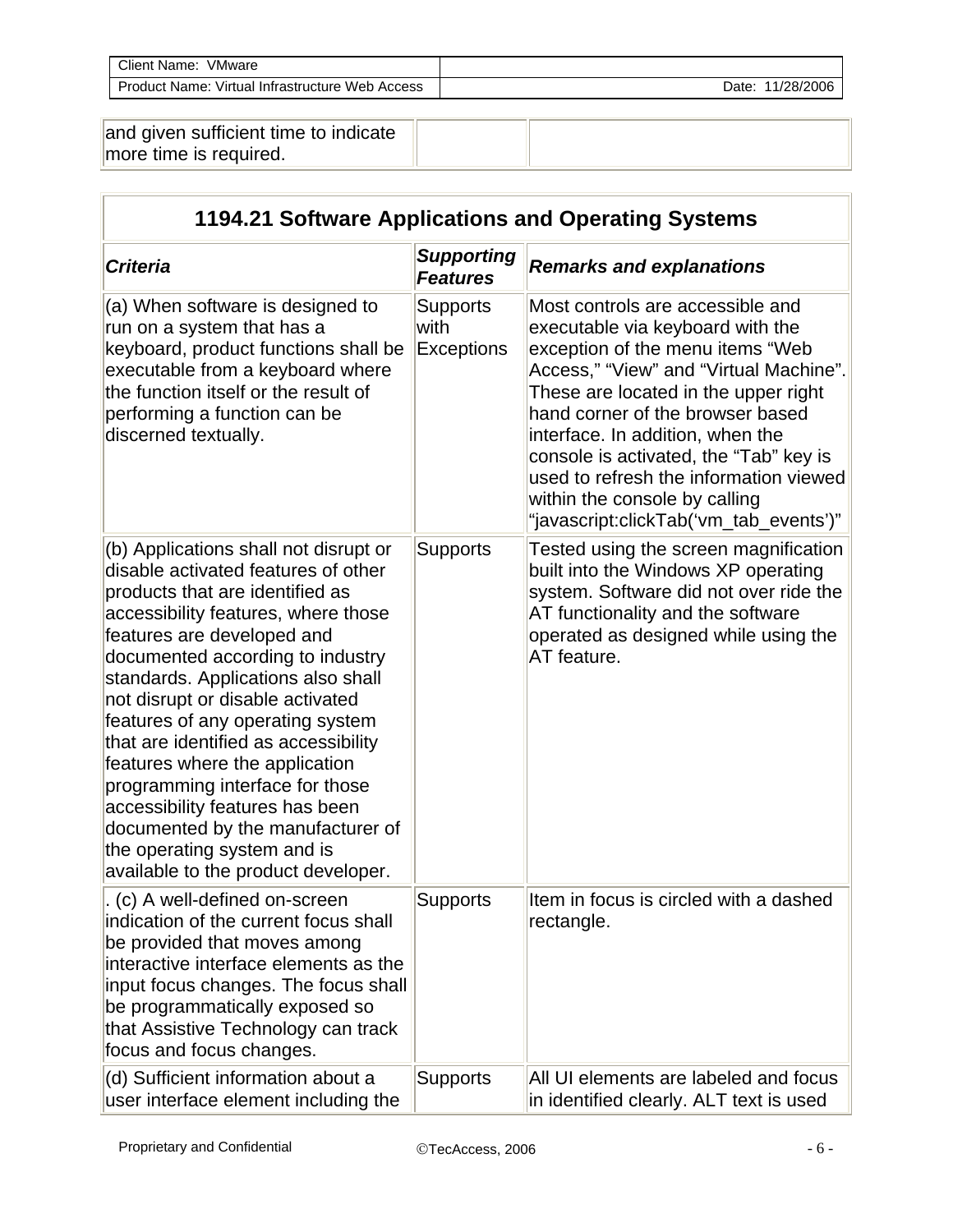| Client Name:<br>VMware                          |                     |
|-------------------------------------------------|---------------------|
| Product Name: Virtual Infrastructure Web Access | 11/28/2006<br>Date: |

| identity, operation and state of the<br>element shall be available to<br>Assistive Technology. When an<br>image represents a program<br>element, the information conveyed<br>by the image must also be available<br>in text.              |                   | on all images representing controls or<br>further information.                                                                                                                                                                          |
|-------------------------------------------------------------------------------------------------------------------------------------------------------------------------------------------------------------------------------------------|-------------------|-----------------------------------------------------------------------------------------------------------------------------------------------------------------------------------------------------------------------------------------|
| (e) When bitmap images are used to<br>identify controls, status indicators, or<br>other programmatic elements, the<br>meaning assigned to those images<br>shall be consistent throughout an<br>application's performance.                 | Supports          | Tool Buttons are well labeled                                                                                                                                                                                                           |
| (f) Textual information shall be<br>provided through operating system<br>functions for displaying text. The<br>minimum information that shall be<br>made available is text content, text<br>input caret location, and text<br>attributes. | <b>Supports</b>   | All textual information is properly<br>displayed by the OS (Windows XP<br>Professional) with cursers and carets<br>plainly and easily recognizable.                                                                                     |
| (g) Applications shall not override<br>user selected contrast and color<br>selections and other individual<br>display attributes.                                                                                                         | <b>Supports</b>   | Using Windows XP Professional,<br>display properties were able to be<br>adjusted without affecting the software<br>functionality. Conversely, the software<br>had no adverse affects on the display<br>properties as set within the OS. |
| (h) When animation is displayed, the Not<br>information shall be displayable in at Applicable<br>least one non-animated presentation<br>mode at the option of the user.                                                                   |                   | No animation is displayed                                                                                                                                                                                                               |
| (i) Color coding shall not be used as<br>the only means of conveying<br>information, indicating an action,<br>prompting a response, or<br>distinguishing a visual element.                                                                | Supports          | No color coding is used                                                                                                                                                                                                                 |
| $(i)$ When a product permits a user to<br>adjust color and contrast settings, a<br>variety of color selections capable of<br>producing a range of contrast levels<br>shall be provided.                                                   | Not<br>Applicable | Options not available                                                                                                                                                                                                                   |
| (k) Software shall not use flashing or Supports<br>blinking text, objects, or other<br>elements having a flash or blink<br>frequency greater than 2 Hz and                                                                                |                   |                                                                                                                                                                                                                                         |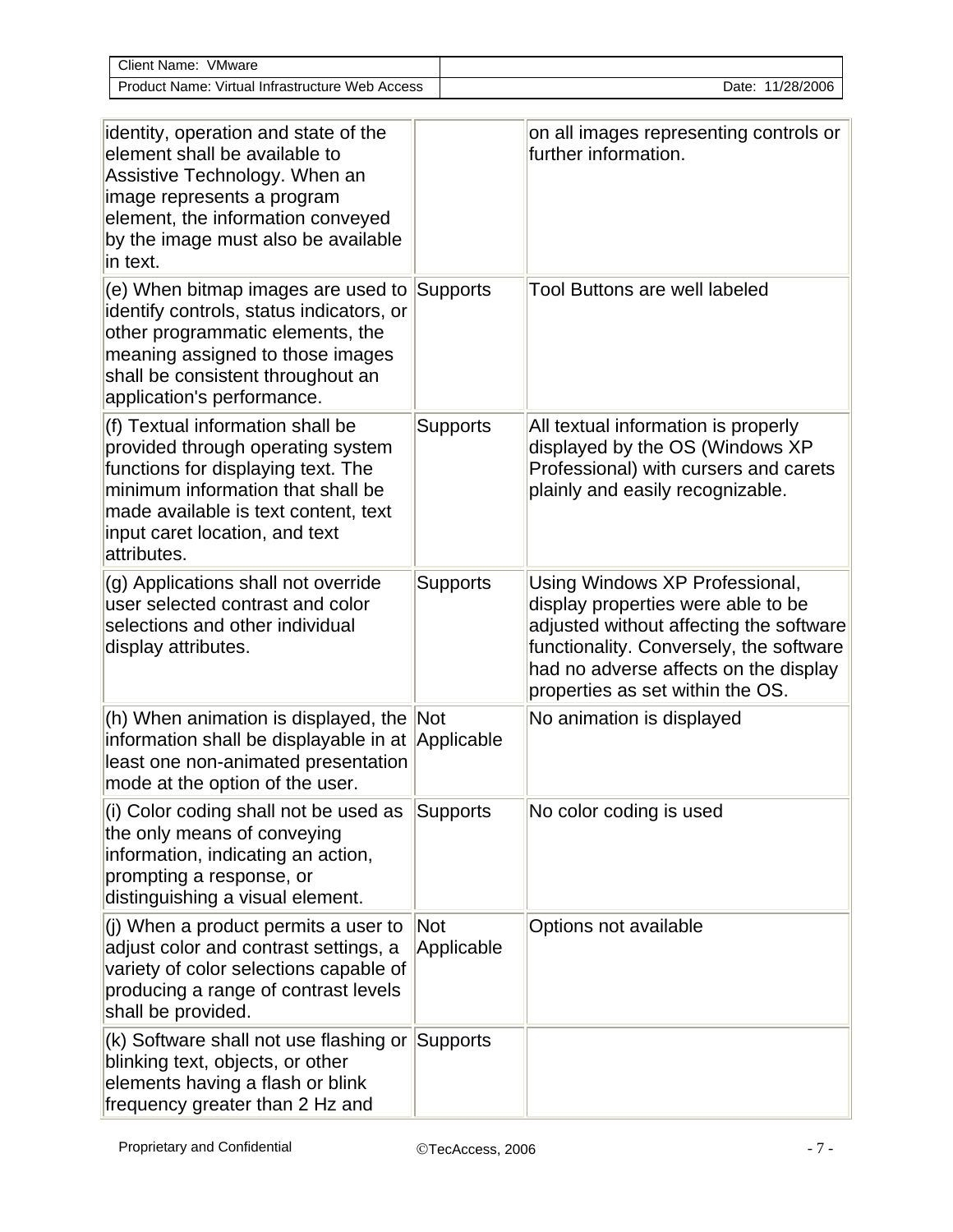| <b>Client Name:</b><br>VMware     |            |
|-----------------------------------|------------|
| Virtual Infrastructure Web Access | 11/28/2006 |
| Product Name:                     | Date:      |

| llower than 55 Hz.                                                                                                                                                                                                                                                           |                          |                |
|------------------------------------------------------------------------------------------------------------------------------------------------------------------------------------------------------------------------------------------------------------------------------|--------------------------|----------------|
| $\parallel$ (I) When electronic forms are used,<br>the form shall allow people using<br>Assistive Technology to access the<br>information, field elements, and<br>functionality required for completion<br>and submission of the form,<br>including all directions and cues. | <b>Not</b><br>Applicable | No Forms Found |

| 1194.31 Functional performance criteria                                                                                                                                                                                                                                                                                             |                                              |                                                                                                                                                                                             |
|-------------------------------------------------------------------------------------------------------------------------------------------------------------------------------------------------------------------------------------------------------------------------------------------------------------------------------------|----------------------------------------------|---------------------------------------------------------------------------------------------------------------------------------------------------------------------------------------------|
| <b>Criteria</b>                                                                                                                                                                                                                                                                                                                     | <b>Supporting</b><br><b>Features</b>         | <b>Remarks and explanations</b>                                                                                                                                                             |
| (a) At least one mode of operation<br>and information retrieval that does<br>not require user vision shall be<br>provided, or support for assistive<br>technology used by people who are<br>blind or visually impaired shall be<br>provided.                                                                                        | <b>Supports</b><br>with<br><b>Exceptions</b> | Assistive technology (screen readers)<br>can be used with the Virtual<br>Infrastructure Web Access Client.<br>Please reference 1194.22 for specific<br>exceptions that limit accessibility. |
| (b) At least one mode of operation<br>and information retrieval that does<br>not require visual acuity greater<br>than 20/70 shall be provided in<br>audio and enlarged print output<br>working together or independently,<br>or support for assistive technology<br>used by people who are visually<br>impaired shall be provided. | <b>Supports</b>                              | Screen magnification assistive<br>technology can be used.                                                                                                                                   |
| (c) At least one mode of operation<br>and information retrieval that does<br>not require user hearing shall be<br>provided, or support for assistive<br>technology used by people who are<br>deaf or hard of hearing shall be<br>provided.                                                                                          | <b>Supports</b>                              | The Virtual Infrastructure Web Access<br>client does not require user hearing.                                                                                                              |
| (d) Where audio information is<br>important for the use of a product,<br>at least one mode of operation and<br>information retrieval shall be<br>provided in an enhanced auditory<br>fashion, or support for assistive<br>hearing devices shall be provided.                                                                        | <b>Not</b><br>Applicable                     |                                                                                                                                                                                             |

нí